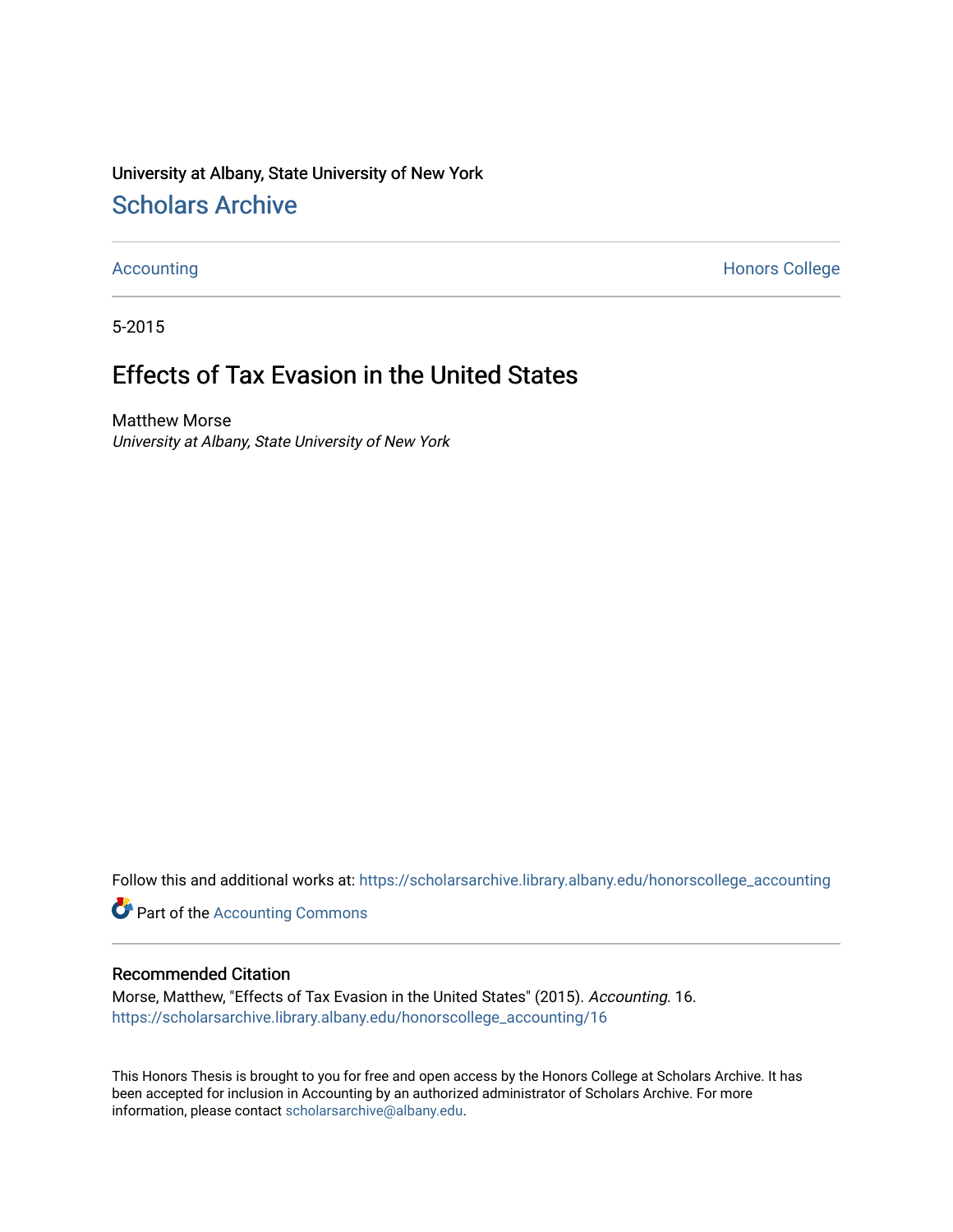## **Effects of Tax Evasion in the United States**

An honors thesis presented to the Department of Accounting University at Albany, State University of New York In partial fulfillment of the requirements for graduation with Honors in Accounting and graduation from the Honors College

Matthew Morse

Research Advisor: Raymond Van Ness, Ph. D.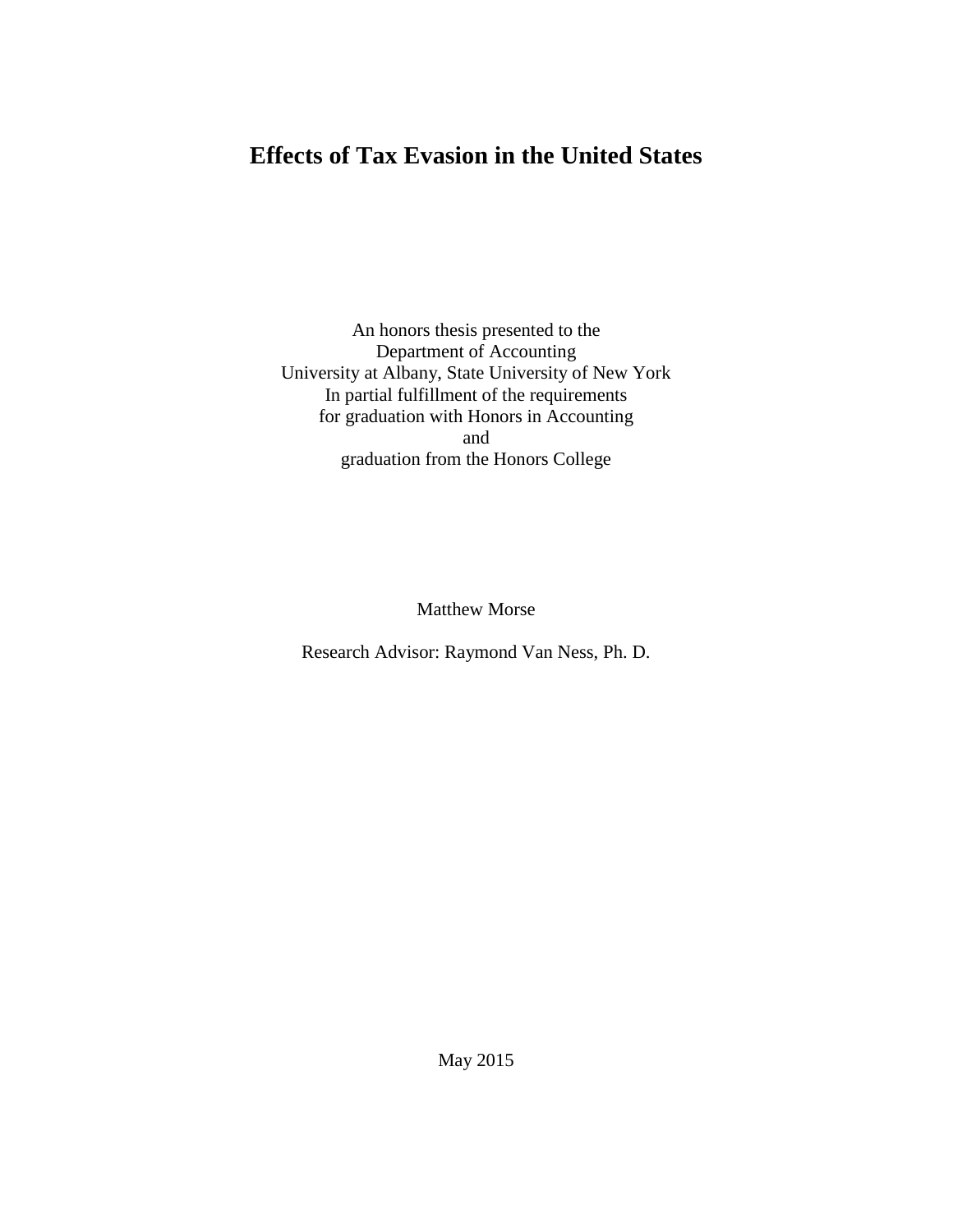### **Abstract**

This study identifies, highlights and approaches the economic impact imposed by tax evasion. Tax evasion is overlooked as a common matter, but the economic consequences of not alleviating evasion can be deadly. This paper utilizes a collection of research to define tax evasion. From the literature it will provide a history of income taxation in the United States as it relates to tax evasion. The effect of tax havens have on the amount of tax evasion is approached according to literature. Specific cases of evasion are mentioned to further evaluate the effect of tax evasion on the United States economy. An explanation of why tax evasion is a concern for citizens of the United States is discussed. The findings suggest a negative economic impact of tax evasion being ignored. Solutions are presented that will aid our country in neutralizing this impact.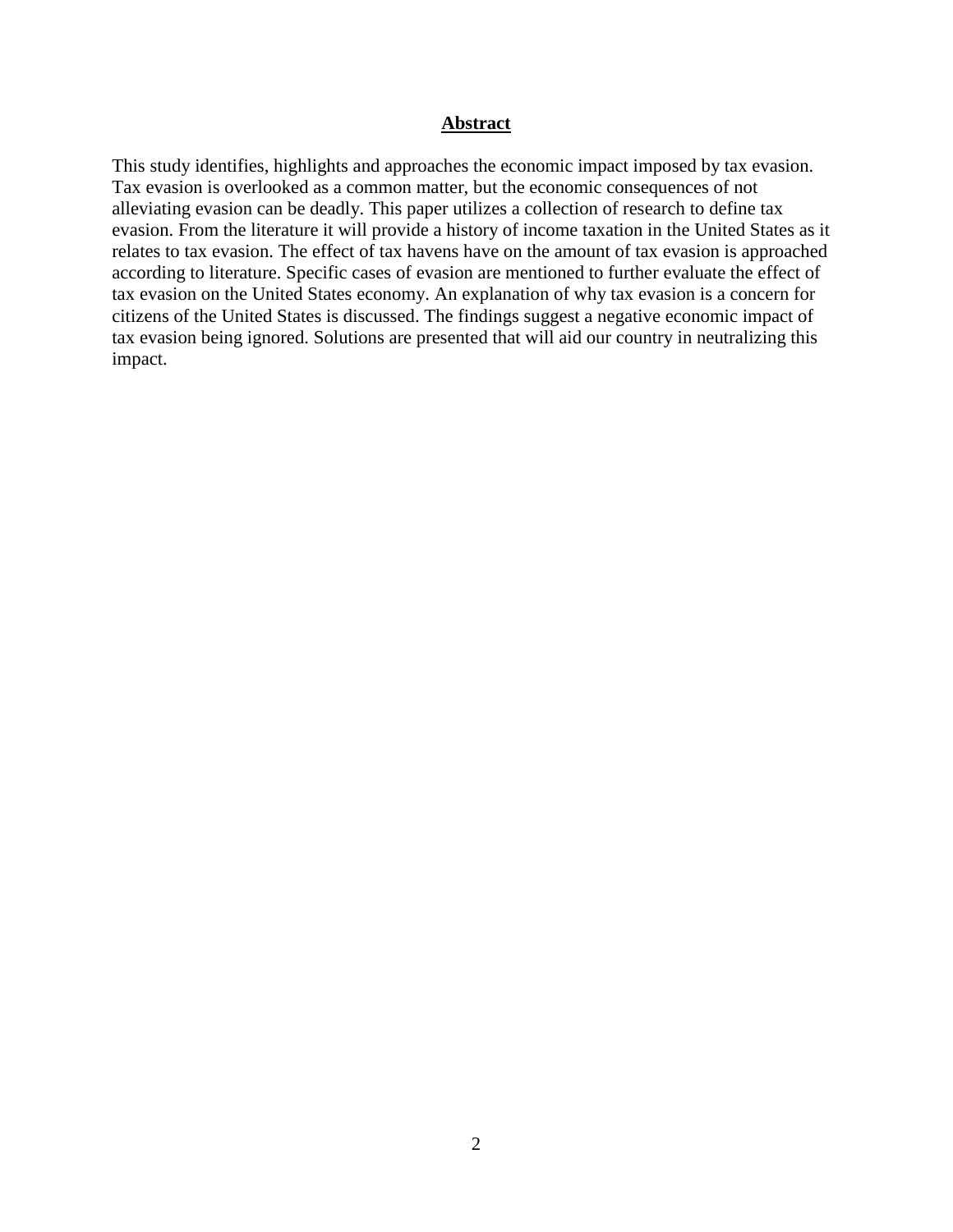#### **Acknowledgements**

I would like to thank my research advisor, Dr. Van Ness, for all of his time and effort spent this past year guiding me as a growing professional and researcher. Without him, I would not have been able to complete my research findings and further the knowledge in the accounting field. His support and care about this project, as well as outside of the academic world, has helped me on my journey here at Albany.

A special thank you to my family and friends is also due: for always believing in me and pushing me to reach my full potential. I would not be where I am today without them, and I will be forever grateful for all of their support.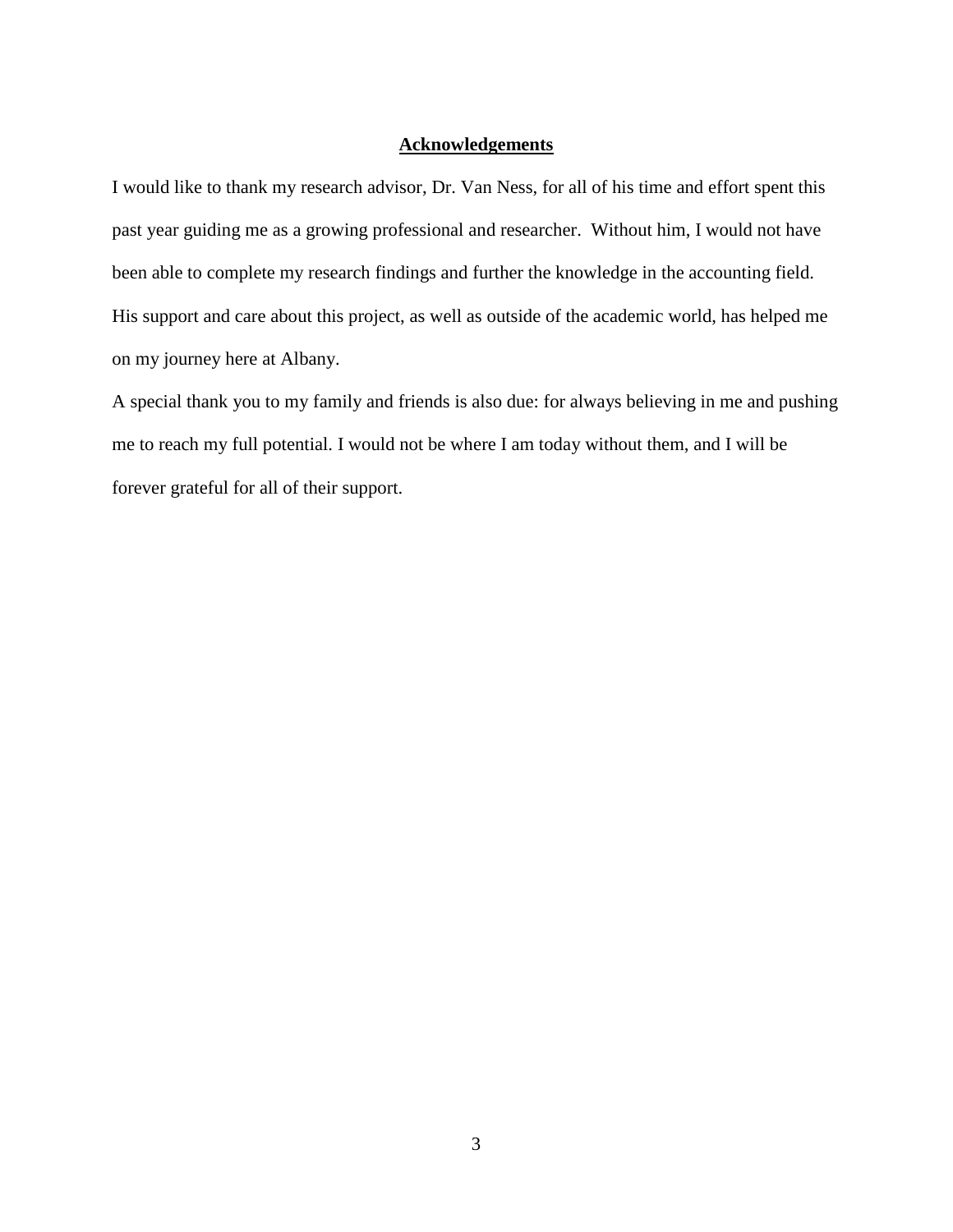## **Table of Contents**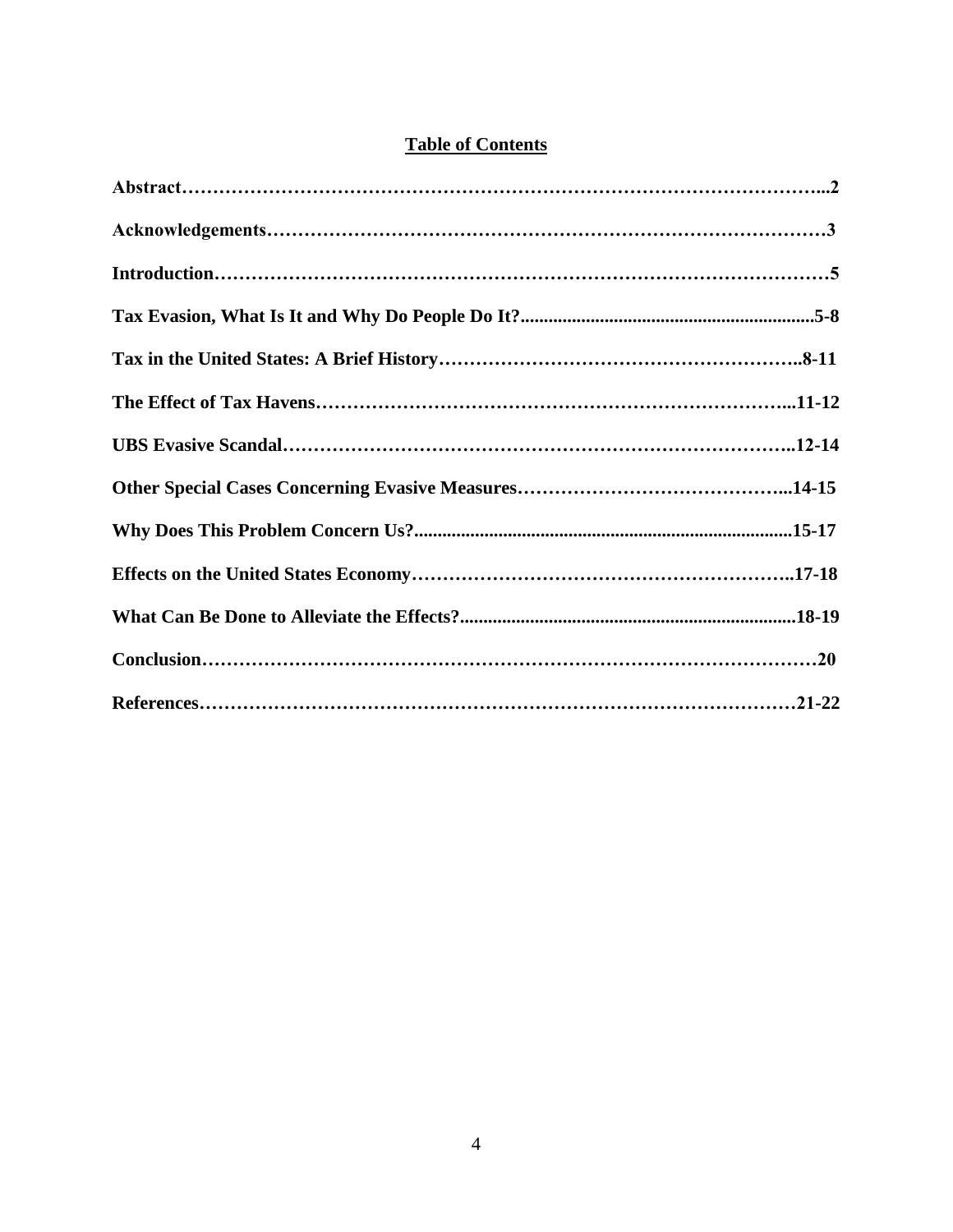#### **Introduction**

Every year in late winter and throughout spring there is a certain task that all Americans must consider doing, and in most cases are obligated to do. This task is filing a tax return. Whether it be for federal, state or local governments, it is a civic duty required by us to pay taxes that fund the operations of the government.

However, every year brings about new changes in the tax laws and policies, with some years more so than others. Every year with these changes the IRS faces new challenges in combatting the criminals of tax evasion. Each year the government loses billions of dollars due to this epidemic. If this problem were to be diminished by stricter enforcement of filing or stronger international policy, or other means, the government would be better at generating funds for activities, such as helping the poor, giving relief towards those pursuing higher education, or training the military.

Throughout this thesis I will discuss the various aspects of tax evasion, specific cases including an in-depth analysis of the UBS scandal that occurred in 2011 and what the future outlook is with regards to the pursuit of tax evaders and potential solutions for diminishing this issue on the United States economy.

#### **Tax Evasion, What Is It and Why Do People Do It?**

In order for there to be an understanding of tax evasion and its damage caused to the government, tax evasion needs to be defined and explained in basic terms. Dictionary.com defines tax evasion as "the nonpayment of taxes, as through the failure to report taxable income."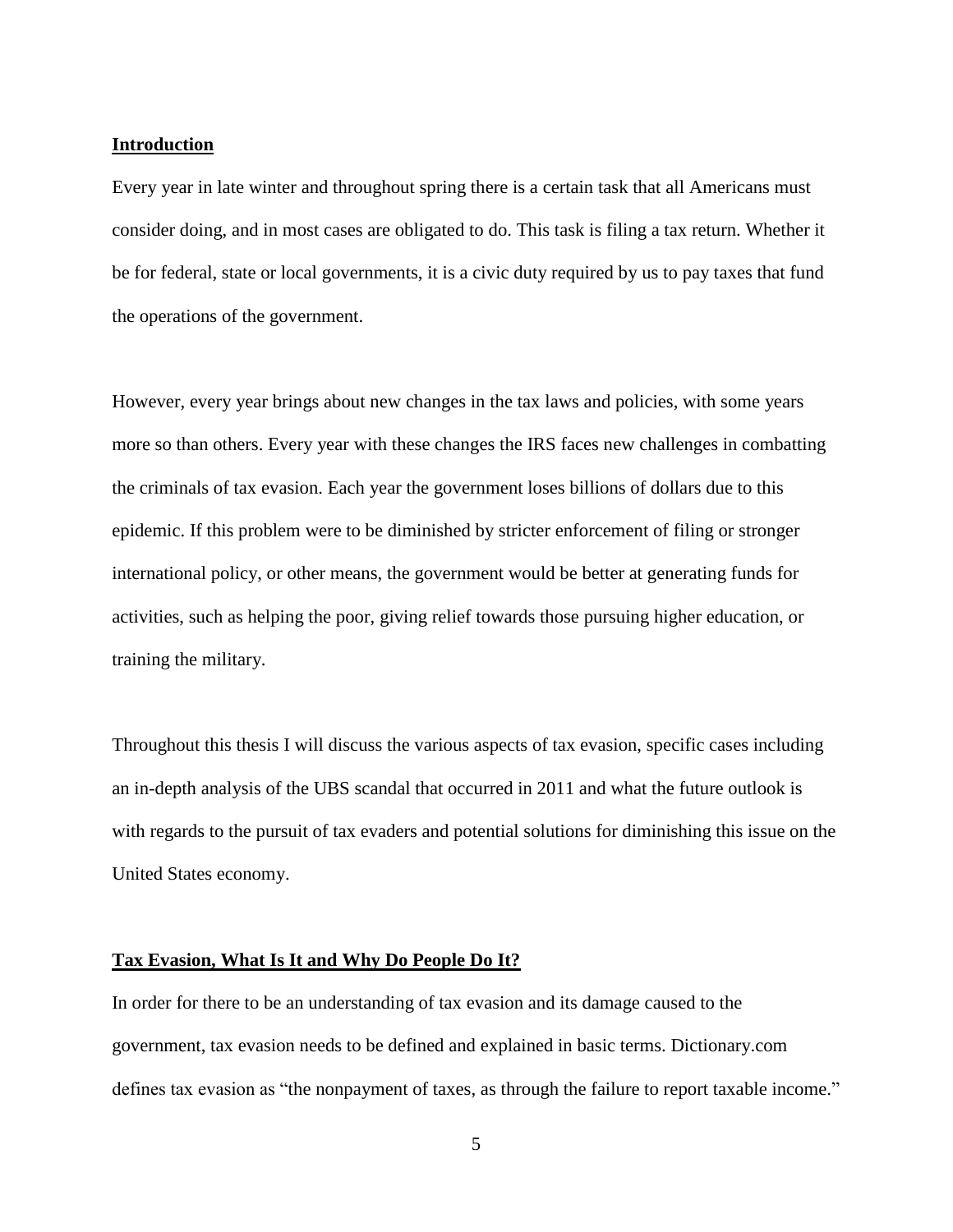Cornell University Law School goes further to describe this nonpayment as "using illegal means to avoid paying taxes", which can involve "an individual or corporation misrepresenting their income to the Internal Revenue Service." So from this it can be said that tax evasion is the act of an individual who conscientiously refuses in some or many ways or means to pay taxes owed to a governmental entity (Cornell University Law School, 2015 and Dictionary.com, 2015).

Cornell University is right to specify the illegality of matters regarding avoidance tactics. Currently, under United States law, tax avoidance is a completely legal practice, but the caveat to avoidance is where the line is drawn between avoidance and evasion. This line can be quite blurry and an individual trying to legally pay less taxes than they owe can be hurt if they are not too careful. The bigger issue is why is this line not more clearly drawn? The government makes it easy for individuals to fall into a 'gray area' of legality and this is cause for concern.

To clear matters up, an article posted on Bizfilings.com, a tax self-help site, explains this difference: "Tax avoidance lowers your tax bill by structuring your transactions so that you reap the largest tax benefits. Tax avoidance is completely legal—and extremely wise. Tax evasion, on the other hand, is an attempt to reduce your tax liability by deceit, subterfuge, or concealment. Tax evasion is a crime." Avoidance is the ability to utilize the tax code to your advantage and lower your amount of liability by being fully aware of the tax implications of your activities throughout the year. Evasion must have intent of deceit, such as misrepresenting how much was earned on your return or omitting income altogether. Other methods involving individuals would be claiming extra deductions, whereas corporations and sole proprietors could do such things as hide certain assets, claim personal expenses as business expenses, falsify journal entries, create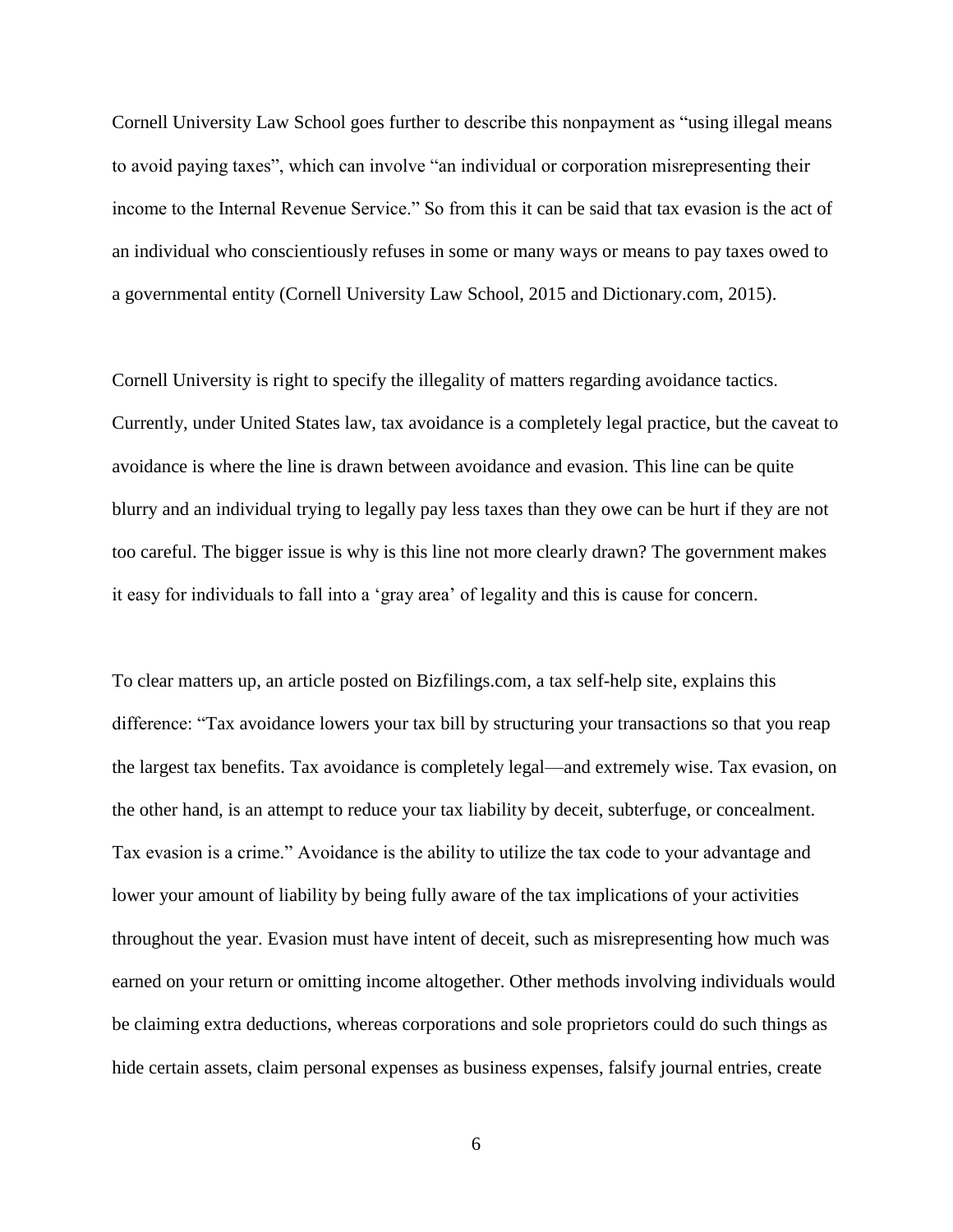fake transactions, etc. So there are numerous ways tax evasion could occur depending on if it is a business entity or an individual (Bizfilings, 2015).

According to Section 7201 of the Internal Revenue Code, "Any person who willfully attempts in any manner to evade or defeat any tax imposed by this title or the payment thereof shall, in addition to other penalties provided by law, be guilty of a felony and, upon conviction thereof, shall be fined not more than \$100,000 (\$500,000 in the case of a corporation), or imprisoned not more than 5 years, or both, together with the costs of prosecution." As you can see, an evasive act can be restricted to action that is committed with the intention and full knowledge that the act is illegal and aids an individual or a corporation in evading or eliminating taxes owed. Penalties are somewhat severe for violators of this section, but are reasonable enough to deter these actions again by the individual or business. Besides the sentences that can occur due to conviction of an investigation, a business or individual could face damages to reputation severe enough either to ruin a career or an entire brand a company represents (Internal Revenue Service, 2015 and Cornell University Law School, 2015).

Another question to present is the motivations behind evasion. Why bother with intentionally make illegal decisions? Especially when these decisions aid our government to stay afloat? Well, many people feel that their dollar can be better spent elsewhere, and others would argue that they see little benefit of their tax dollars at work. According to Kim Bloomquist, "taxpayer dissatisfaction may arise from several sources: the perception of unfair treatment, the complexity and burden of the tax system, and the perception that the value of public goods and services received is less than taxes paid". People feel entitled to the money that they earn, whether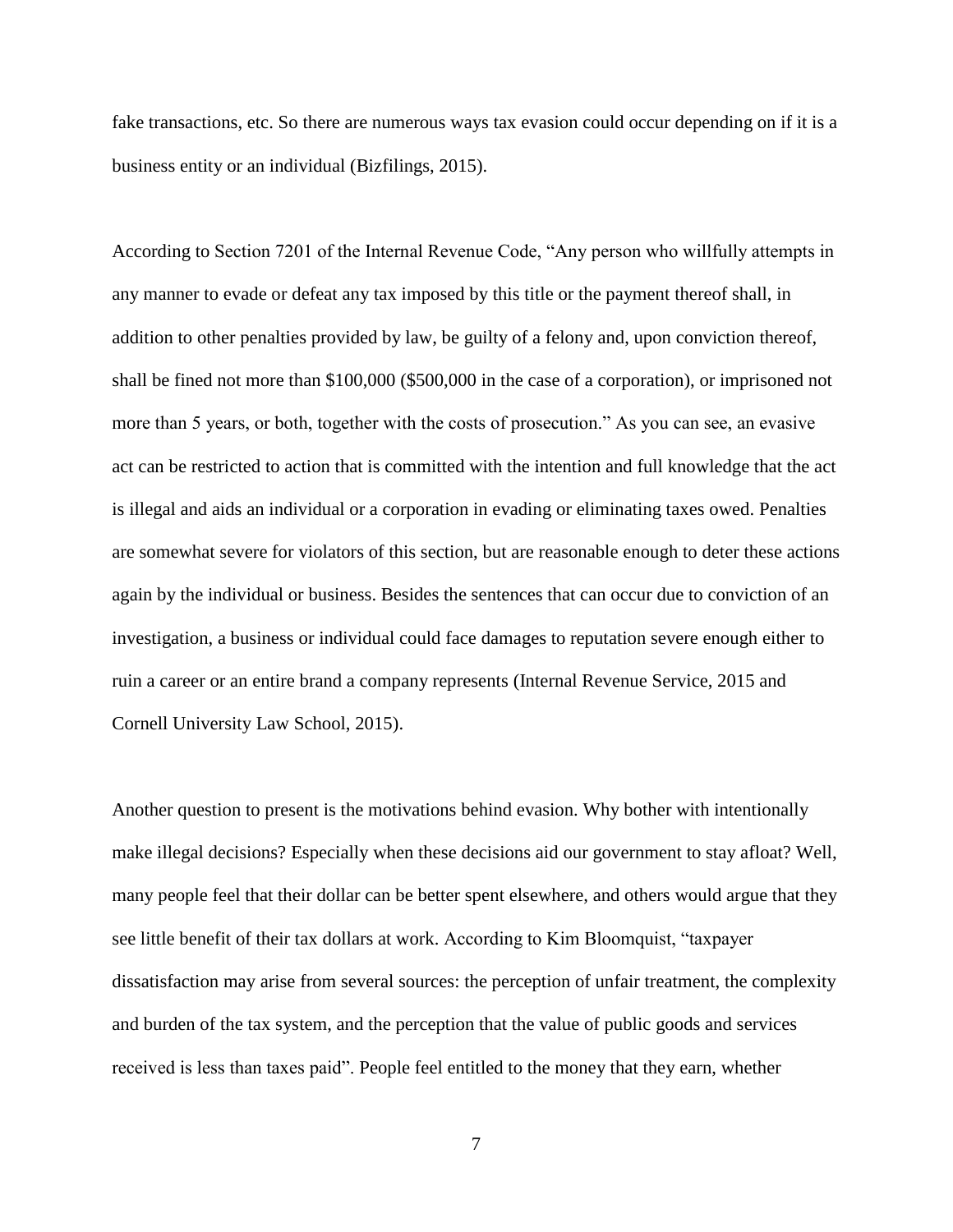directly like a wage or salary or indirectly like dividend payments or selling off investments. Other individuals may evade because their income is illegal itself and they are paranoid about getting caught by the government for the illegal act and framed for money laundering illegally earned funds. The irony of this is by wanting to not get caught for illegal behavior these individuals are again pursuing illegal motives by not paying tax entirely. They can get away with it most of the time too, because evaders utilize a risk-reward model that can help predict the probability of being caught vs. how much money can be kept in their pocket. I will go more into detail concerning this idea later on in the "What Can Be Done to Alleviate the Effects?" section (Bloomquist, 2003).

#### **Tax in the United States: A Brief History**

From the very beginning of this country, tax evasion has been a prevalent factor. The reason the colonies separated from Great Britain was the absurd pressure to pay taxes owed to the mother country that would raise funds for European conflicts Great Britain faced. It all started with the Stamp Act of 1765, which was a tax placed on postage. Another important tax was the excise tax on tea and related goods. Rather than pay for tea imported from Great Britain, and the associated taxes, Americans gathered in the Boston Harbor and dumped thousands of boxes of tea into the water, claiming "taxation without representation". This public display of evasion generated an entire Revolution that united the colonists and eventually caused the creation of a more just system of government that all citizens would believe in.

Since then, the tax code and policy has changed numerous times depending on wars, political activists, and recessions. Initially America raised revenues primarily on excise tax of certain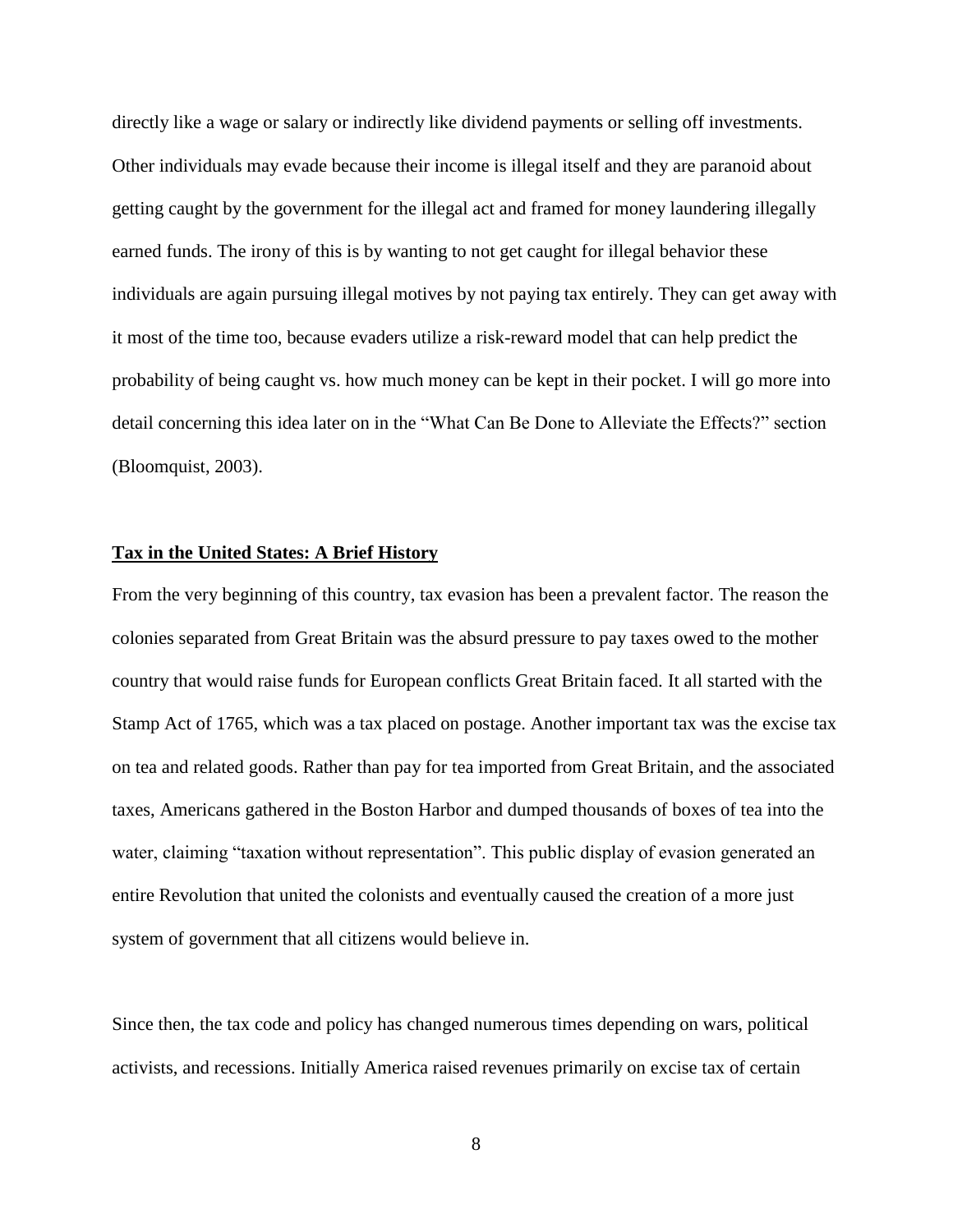goods, such as tobacco and whiskey. Farmers in Pennsylvania detested the tax specifically imposed on whiskey, and formed a rebellion in 1794. Washington, in order to suppress this from getting out of control, sent troops. This instance of authority reinforced the Federal government's ability to enforce its revenue policy (US Department of the Treasury, 2003).

More importantly with today's issues concerning tax evasion is the evolution of income tax, starting from the Civil War and on. The main reason for this creation was because of this war, considering how costly it had been daily (\$2 million!). The first income tax imposed was an amount of 3% with all incomes higher than \$800. Even then the first amount of income collected was not until a year following the issuance of the new policy (US Department of the Treasury, 2003).

In 1862 the law had changed to become two-tiered, where the first tier was 3% rates up to \$10,000 and 5% on all income above \$10,000. A standard deduction was enacted at \$600, and deductions existed for things such as rental housing, repairs, losses, and other taxes. After the war much of the revenue raised was unneeded and the federal government lessened the amount of taxes. By 1868 most revenue came from excise taxes of tobacco and liquor (US Department of the Treasury, 2003).

Until 1913 little was changed and the government continued to generate revenue from excise taxes. During this year though, the  $16<sup>th</sup>$  Amendment was passed, which would allow the federal government to impose an income tax (it was deemed unconstitutional in 1894 and again in 1895). The income tax at this point was structured as it is today, with brackets that increase in %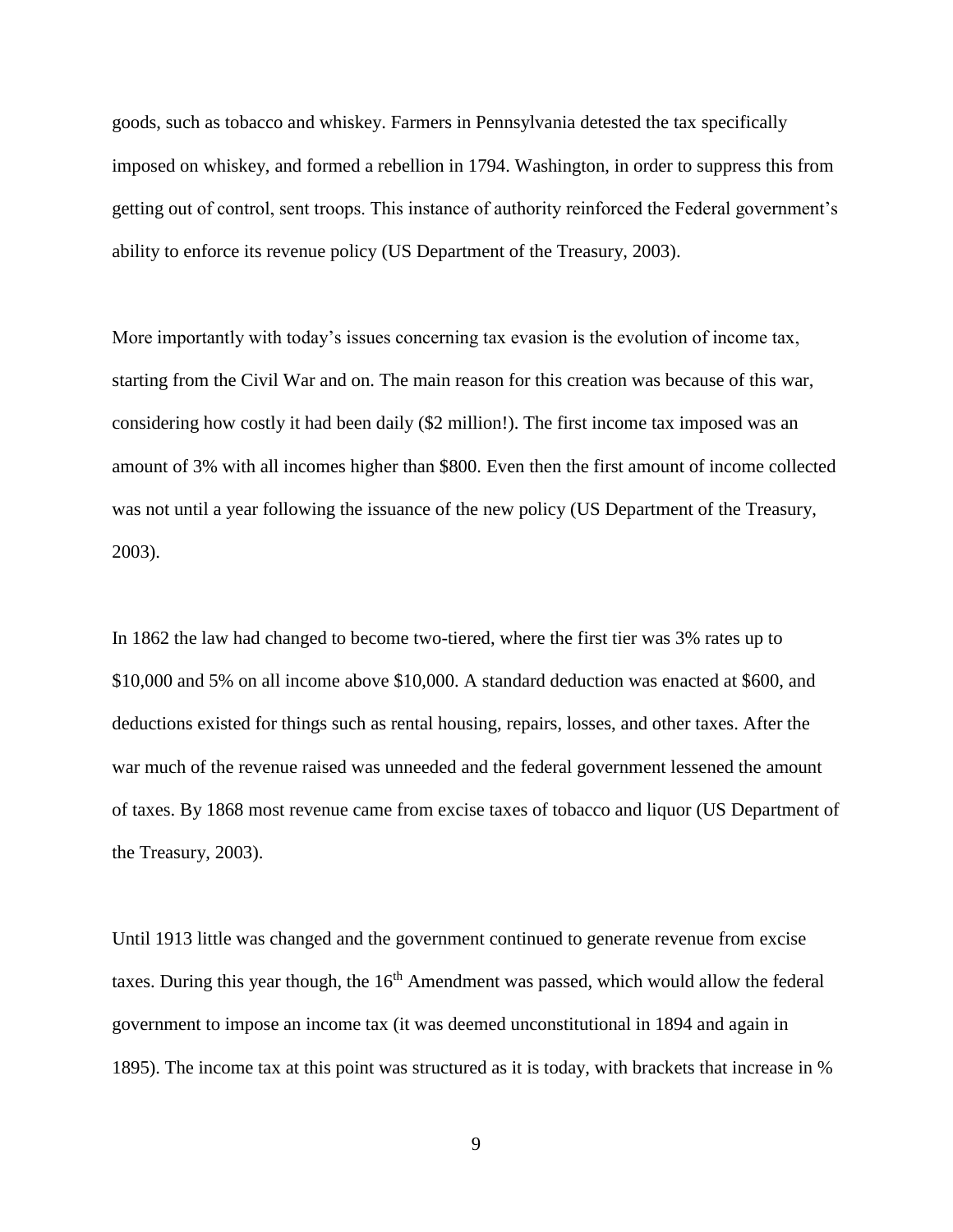owed as income increases. The early progressive structure imposed much lower rates, from 1% to 7% for incomes greater than \$500,000, and only 1% of the population agreed to report any income at all. This year the federal Form 1040 was introduced too, and is still used as the main filing form for returns (US Department of the Treasury, 2003).

These rates have fluctuated drastically depending on the economic status of the country. At its highest during World War II, a taxpayer who earned greater than \$1 million would be facing rates of 94%! The biggest change in tax policy was during the Reagan Administration, which in order to adjust for inflation and avoid another serious recession, the government would focus more on the marginal dollar of the taxpayer, compared to a focus on the average tax rate in place prior. This drew attention to the last dollar earned rather than the first dollar earned by a taxpayer, which encouraged individuals to pursue taxable activities. This theory is shown evident in future presidencies, with minor changes up to now (US Department of the Treasury, 2003).

A graphical representation created by individuals at the Internal Revenue Service in 2011 shows the changing amounts of the low and high brackets of income tax over the past century.

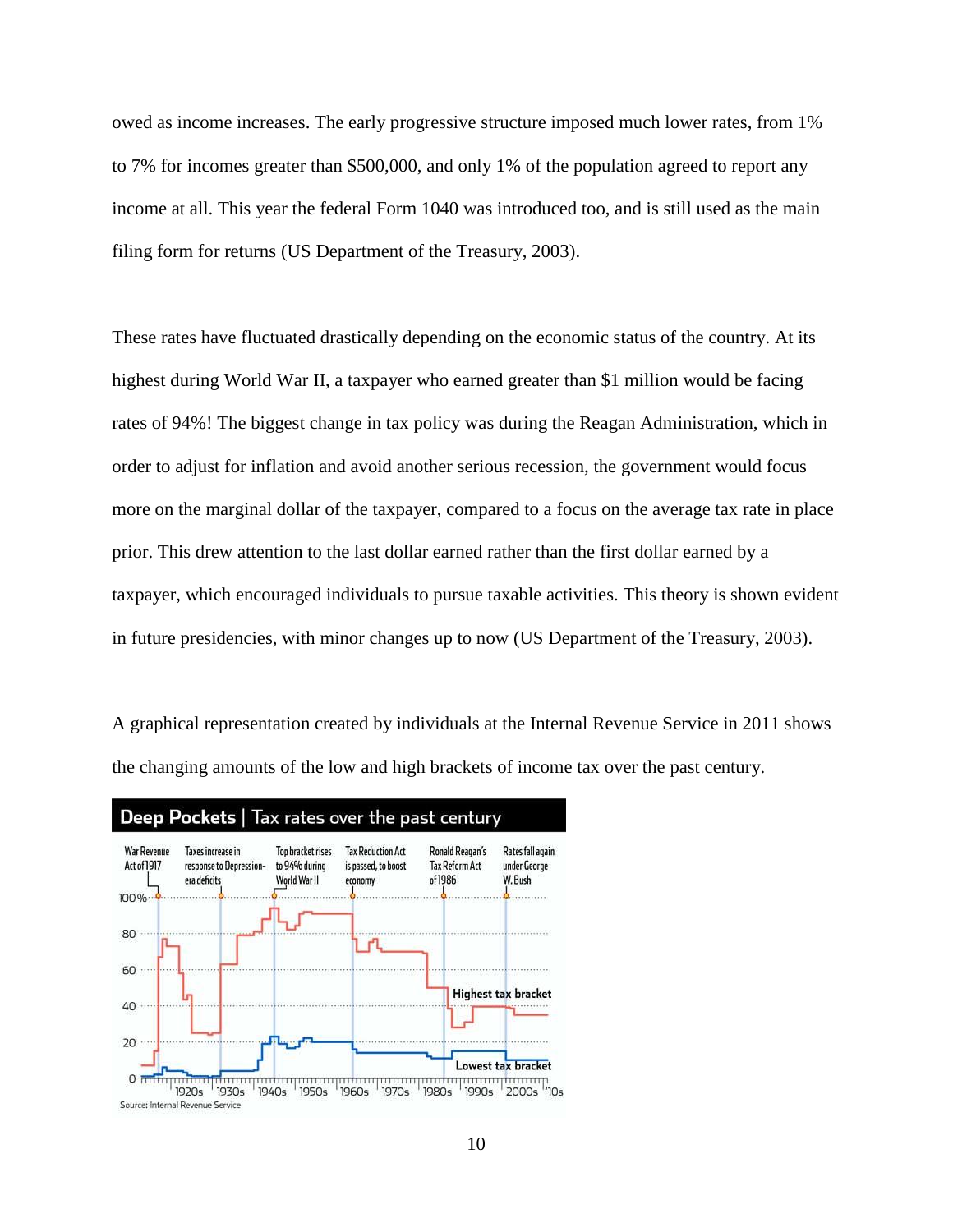This graph shows how wars and recessions have played a significant role in the administration of the marginal tax rate. Since the 1930's both brackets are at their lowest level in recent years.

The reason all of this is important is throughout American history there have been differing kinds of tax and different measures of enforcement. With these evolving rates and complexities of the tax system, the ways of tax evasion have also evolved. During prohibition there were many people who earned money from illegal means and thus would not report any of that income. In another instance, taxpayers during World War II were supposed to pay 94 cents for every dollar earned in excess of \$1 million. Rates such as this would encourage evasive behaviors for top wage earners. With the large amount of items involved with tax returns nowadays too, tax evaders have greater opportunities now more than ever to commit their crime.

#### **The Effect of Tax Havens**

The most common strategy people employ when evading taxation is shifting income to a country whose tax policies provide for lower rates or even no income tax at all. This is a matter of avoidance, since it is a legal measure that can be taken by individuals and corporations. If an individual or corporation used an offshore bank to hide a certain type of income from the government, then it crosses the line of evasion. A certain study by Joseph Guttentag and Reuven Avi-Yonah estimates that the use of tax havens by individuals has an economical reduction of \$40 to \$70 billion year (Guttentag and Avi-Yonah, 2005).

Havens allow for individuals to escape income that would be taxed at regular rates by withholding the information from their returns filed for the United States government. For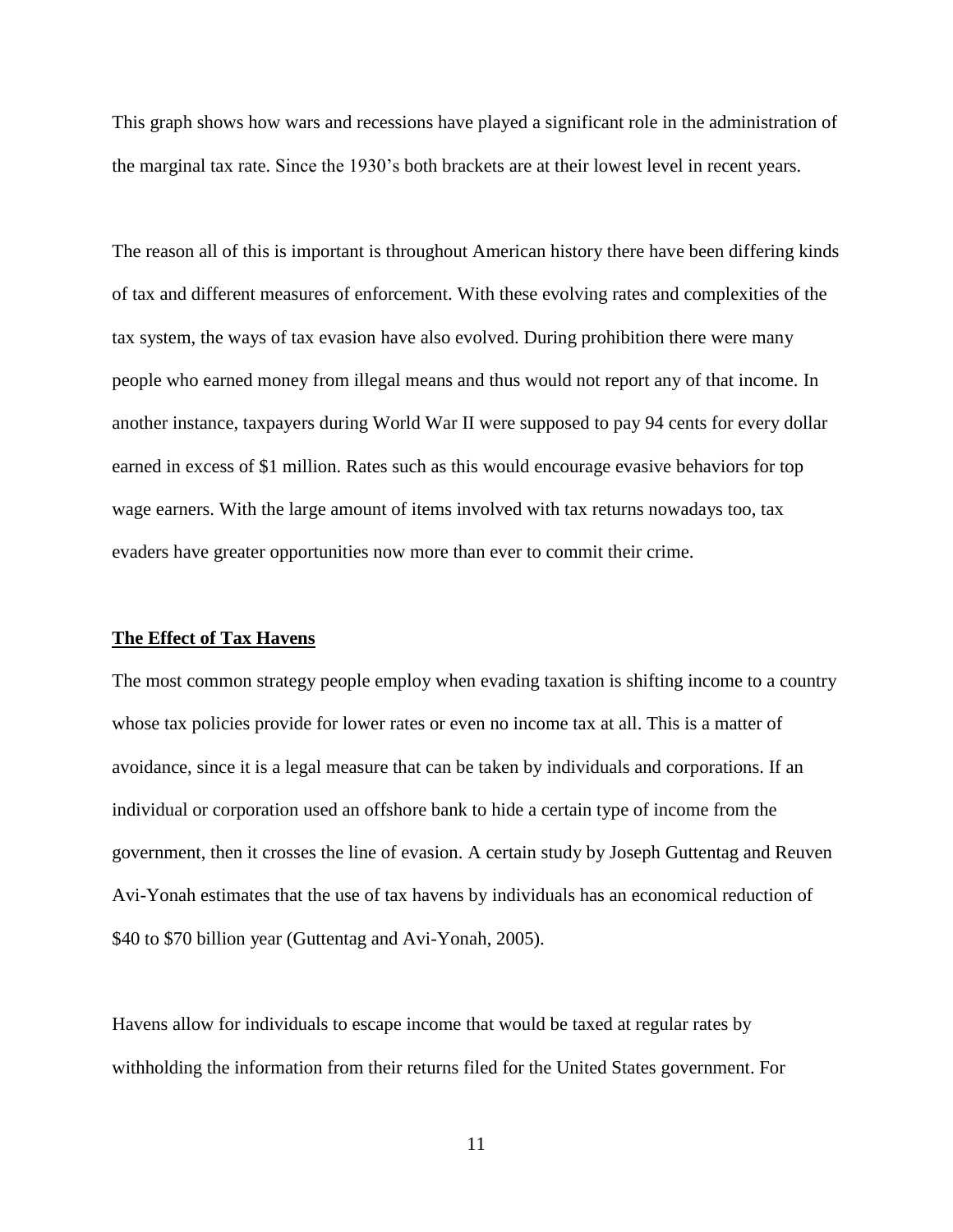instance, an individual makes investments and cashes out his/her earnings from those investments but chooses to put the earnings into a foreign account, and neglects to report the any of the actions above to the United States government (Gravelle, 2015).

A large reason why these tax havens are in existence and allow for such individuals and businesses to hide income is because of lack of transparency and bank secrecy. These issues arise from foreign policies not addressing the issues relating to tax evasion, partly because it generates revenue for that country and also a general sense of apathy towards the morality of tax collection. Countries do not want to share information with each other regarding investigations of evasion because of invasion of privacy and laws put in place in the contracts conducted when establishing the financial instruments of evaders (Gravelle, 2015).

Some countries used as havens are as follows: Cayman Islands, Dominica, Grenada, St. Kitts, Belize, Costa Rica, Hong Kong, Singapore, Cyprus, Gibraltar, Luxembourg, Malta, Monaco, Switzerland, Lebanon, Bermuda, Liberia, and others (Government Accountability Office, 2008).

#### **UBS Evasive Scandal**

In 2007, the United States were informed by Bradley Birkenfeld, a UBS banker, that there was some issues pertaining to the use of UBS accounts as tax shelters. This usage allowed many Americans to hide income from the IRS, in some cases for years. Normally this would constitute as an avoidance scheme, but Birkenfeld had explained to the IRS that UBS (including himself) had aided in hiding taxable assets by creating offshore accounts. The country with responsible for allowing the bank to conduct shady business on such a large scale was Switzerland. With this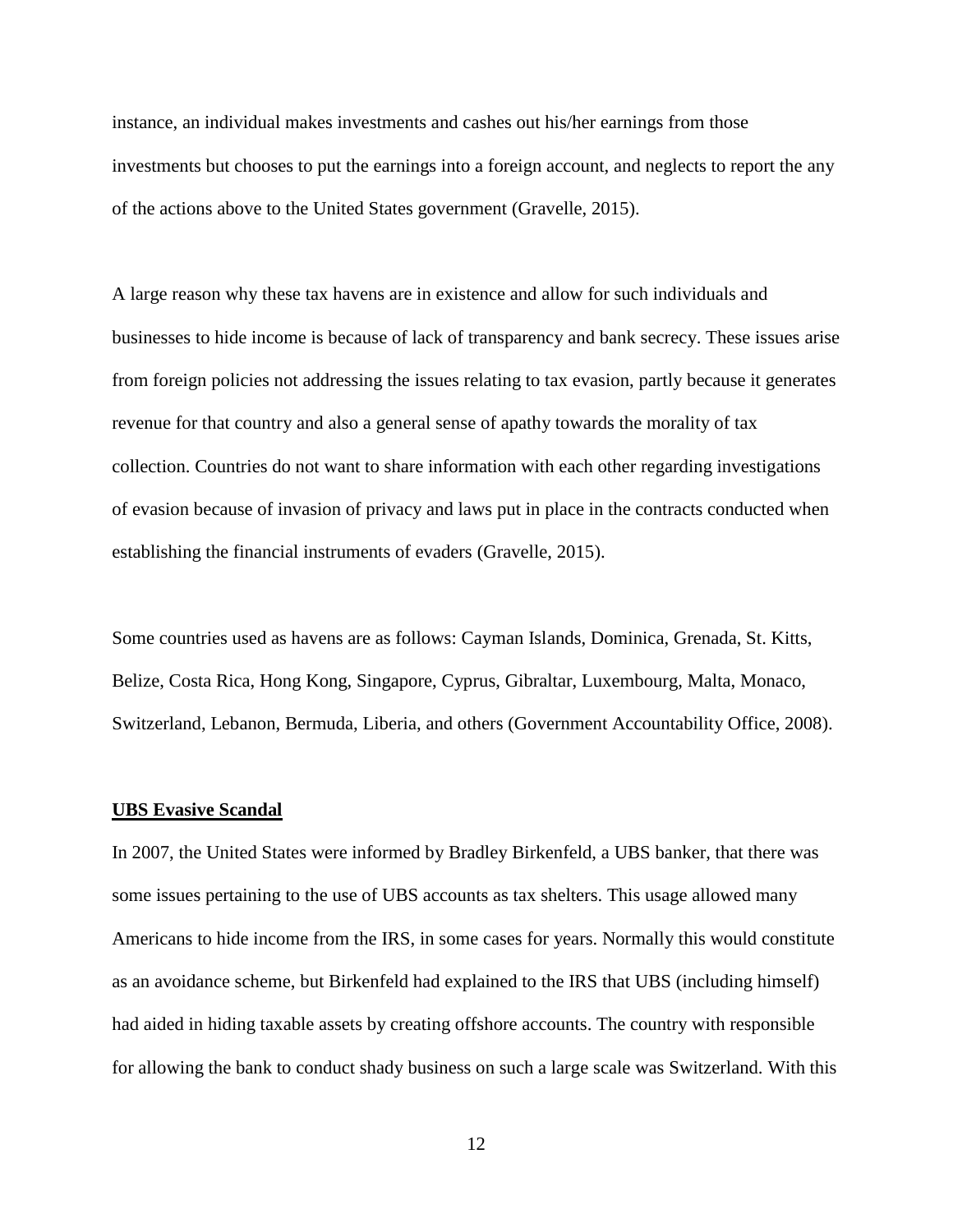scandal alone, Birkenfeld had estimated that Americans had evaded \$20 billion tax dollars (Najera, 2011).

One year later, the U. S. government accused UBS of tax evasion through the use of bank accounts in Switzerland (which are famous for their privacy and confidentiality, thus concealing any information relating to one's assets held no matter who is asking for them). Eventually the persistence of the idea of tax fraud reached the ears of the public, who pressured UBS to go against their privacy laws concerning bank information. The Swiss government, although hesitant, agreed to provide information of all American UBS clients that were of reasonable suspect of tax fraud, and whose accounts were greater than \$1 million Swiss francs (Najera, 2011).

The IRS, after this incident in 2007, had since become acutely aware of this issue. The pressure to catch criminals in the acts of tax evasion by these means grew. Switzerland too was more aware of these issues, and to avoid further scrutiny from the public, many banks had closed access to Americans who wished to establish accounts in Switzerland. Despite this amount of criminal activity, the actual Swiss government still holds firm on its bank-client confidentiality, and had threatened "to take control of the data at UBS to prevent the bank from handing over its accounts to the Americans" (Najera, 2011).

This investigation convinced the IRS to create a program in late 2009 for finding any tax evaders, namely the Voluntary Disclosure Program. As an incentive, the penalties of prosecution would be significantly reduced for those who voluntarily disclose foreign accounts that were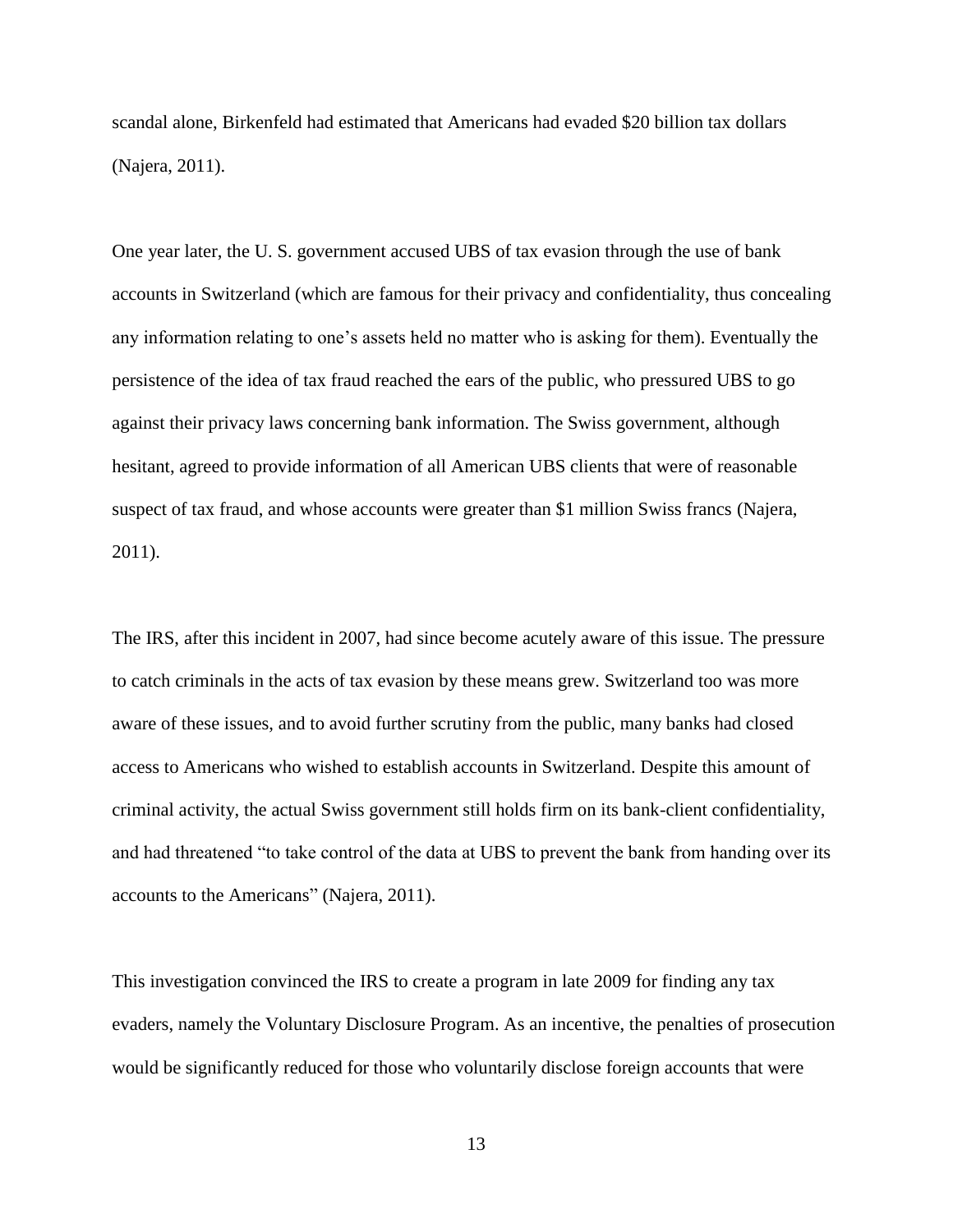held. The window was narrow for disclosure, and roughly 1500 U. S. taxpayers decided to come out of hiding, from over 70 countries. This has turned into a battle of international courts. It is estimated that over 19,000 Americans were hiding income in UBS and one other Swiss bank (Najera, 2011 and Myers, 2015).

#### **Other Special Cases Concerning Tax Evasion**

Every year the IRS publishes a list of cases relating to tax fraud and evasion. In 2014, there were 105 cases posted on their website, of which 10 specifically state evasion in the description. Other cases labeled as tax fraud were also indicative of evasion, because they implied a lack of reporting income to the government. This accounted for another 25 cases.

The most recent prosecution was in December 15, 2014 for a New Jersey man who failed to file income earned during the year from his sole proprietorship Silver Creek. His business was primarily landscaping and snow removal services, and he would deposit funds related to his business in three bank accounts. He only reported income that he deposited in one of the three accounts on the Schedule C form. This instance showed for a discrepancy on his return of over \$1 million in income that was not reported.

Another case involved a Lindora Elizabeth Forrest, who ran Just For You Daycare II, LLC in Columbus, Ohio. Two governmental entities had provided her with funds for operating her daycare, totaling almost \$2 million from 2009 to 2011. Instead of using the majority of funds for improvements to the daycare, she decided to give herself a hefty raise. In 2010 she reported her income but underreported what she earned and overstated her business expenses, which allowed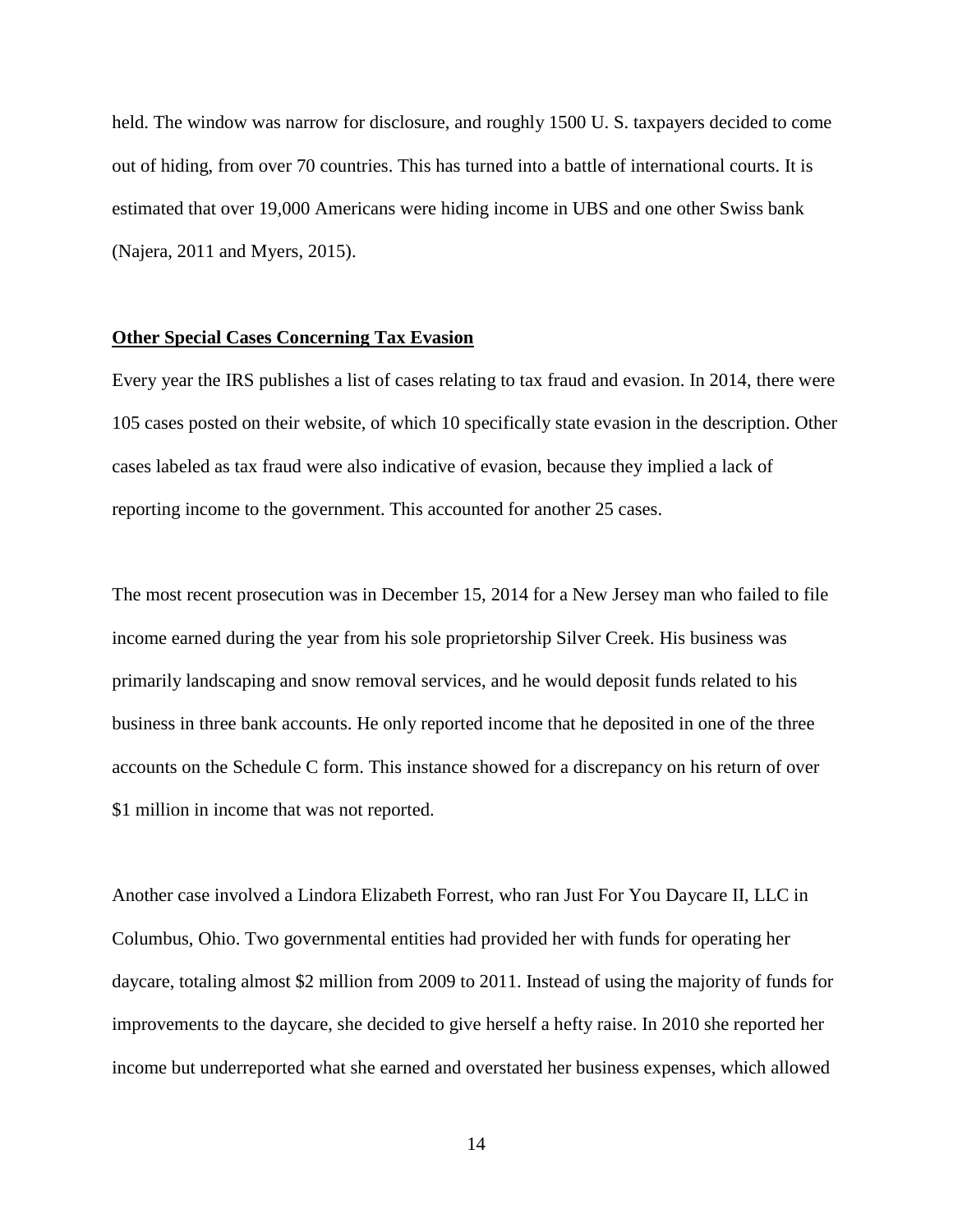for an amount over 80,000 in tax dollars evaded. In 2009 and 2011, she neglected to file any returns whatsoever. In all this caused a loss of revenue for the IRS of \$326,553.

Unfortunately for Myong Ho Pak, a restaurant owner in Vegas, the IRS had finally caught up to him this year. During 2008 through 2010, Pak had neglected to report any cash receipts made from his restaurant to his accountant and instead deposited these receipts into his personal bank account. The court ruled a sentence of 6 months home confinement, 3 years' probation, \$244,045 in restitution of unpaid taxes and the maximum of \$250,000.

The information from this section was obtained from the Internal Revenue Service's webpage listing Criminal Investigations relating to tax issues. These are real people that wanted to keep money to themselves rather than pay the appropriate amounts of tax owed, and they have been prosecuted for their actions. Many evaders have still not been caught. With these few reported ones the amount of revenue the government has regained is over \$1 million. This is small in comparison to what the government budget is, but only because these are the individuals who were caught in the act. All of these individuals were caught for hiding income from domestic business. The bigger issue is the lack of cases relating to individuals who hide income internationally to evade taxes.

#### **Why Does This Problem Concern Us?**

Tax evasion is an epidemic on our nation's ability to operate. If this problem were to be alleviated in any way, our government would do better at serving as our government. A study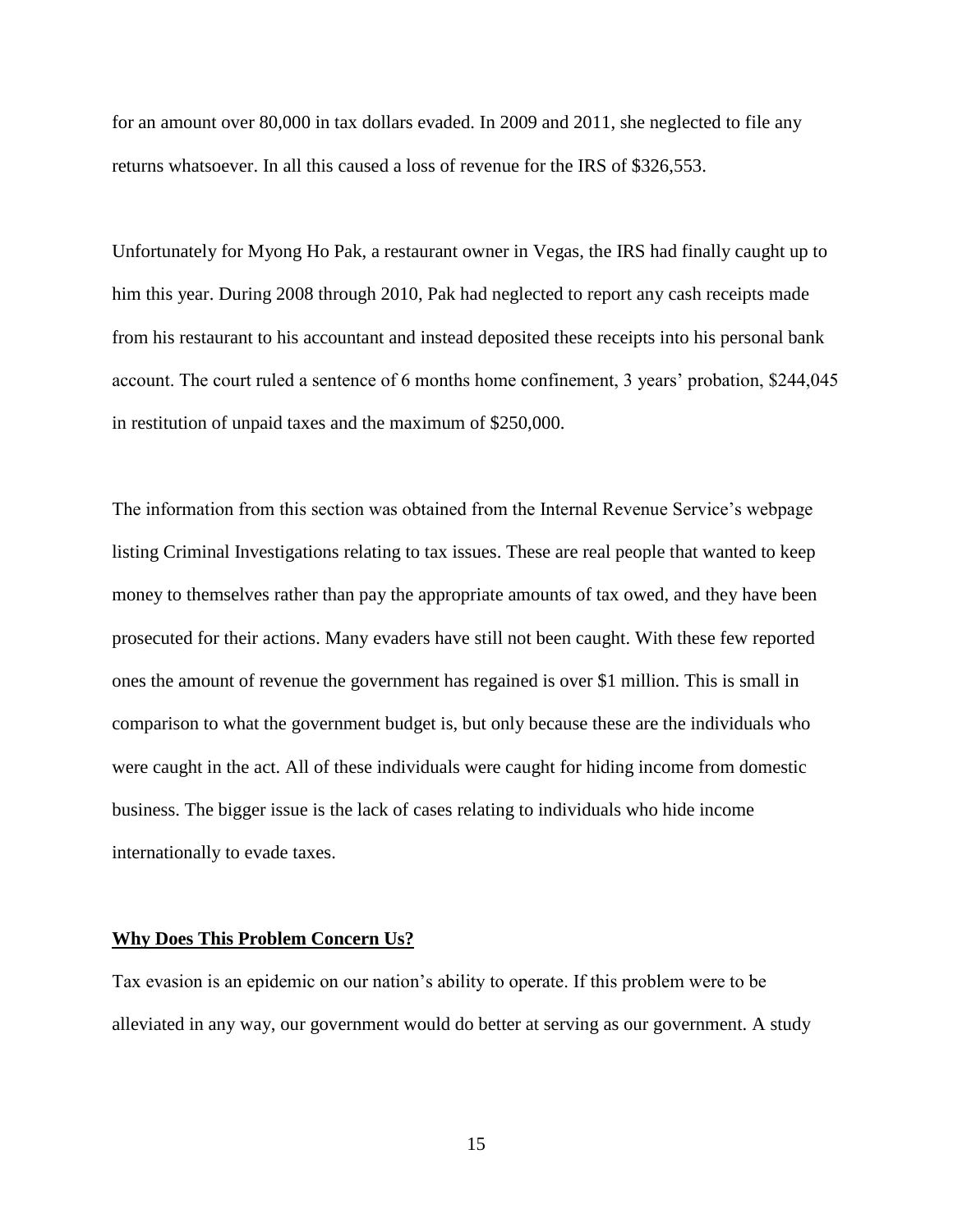from Demos showed the results from 2000-2010 of the financial effects of tax revenue lost to evasion (Demos, 2011).

|      | BILLIONS |       |  |  |  |
|------|----------|-------|--|--|--|
| 2010 | \$305    |       |  |  |  |
| 2009 | \$304    |       |  |  |  |
| 2008 | \$357    |       |  |  |  |
| 2007 | \$376    |       |  |  |  |
| 2006 | \$350    | TOTAL |  |  |  |
| 2005 | \$314    |       |  |  |  |
| 2004 | \$272    |       |  |  |  |
| 2003 | \$257    |       |  |  |  |
| 2002 | \$269    |       |  |  |  |
| 200  | \$290    |       |  |  |  |

Over time, if this issue were to persist, the amount of money lost each year from this would continue to grow. A pressing issue relating to this is the growing deficit of our government. If we as citizens of this country and businesses would take more responsibility by paying our share of taxes to the government, the country would be less at risk of bankruptcy and default.

According to Kimberly Amadeo, fiscal year budget deficit is at \$474 billion. The article explains these deficits as a result of Obama's economic stimulus package, the recession and the War on Terror. Now all of these things would definitely effect federal income and spending habits, but overall the idea remains the same. If we filed our taxes to a greater extent as a population and as business entities, the ability of our government to pay for these things would increase (Amadeo, 2015).

Another chart worth mentioning in this section is an analysis by Richard Murphy, produced by Thomas Reuters in 2011.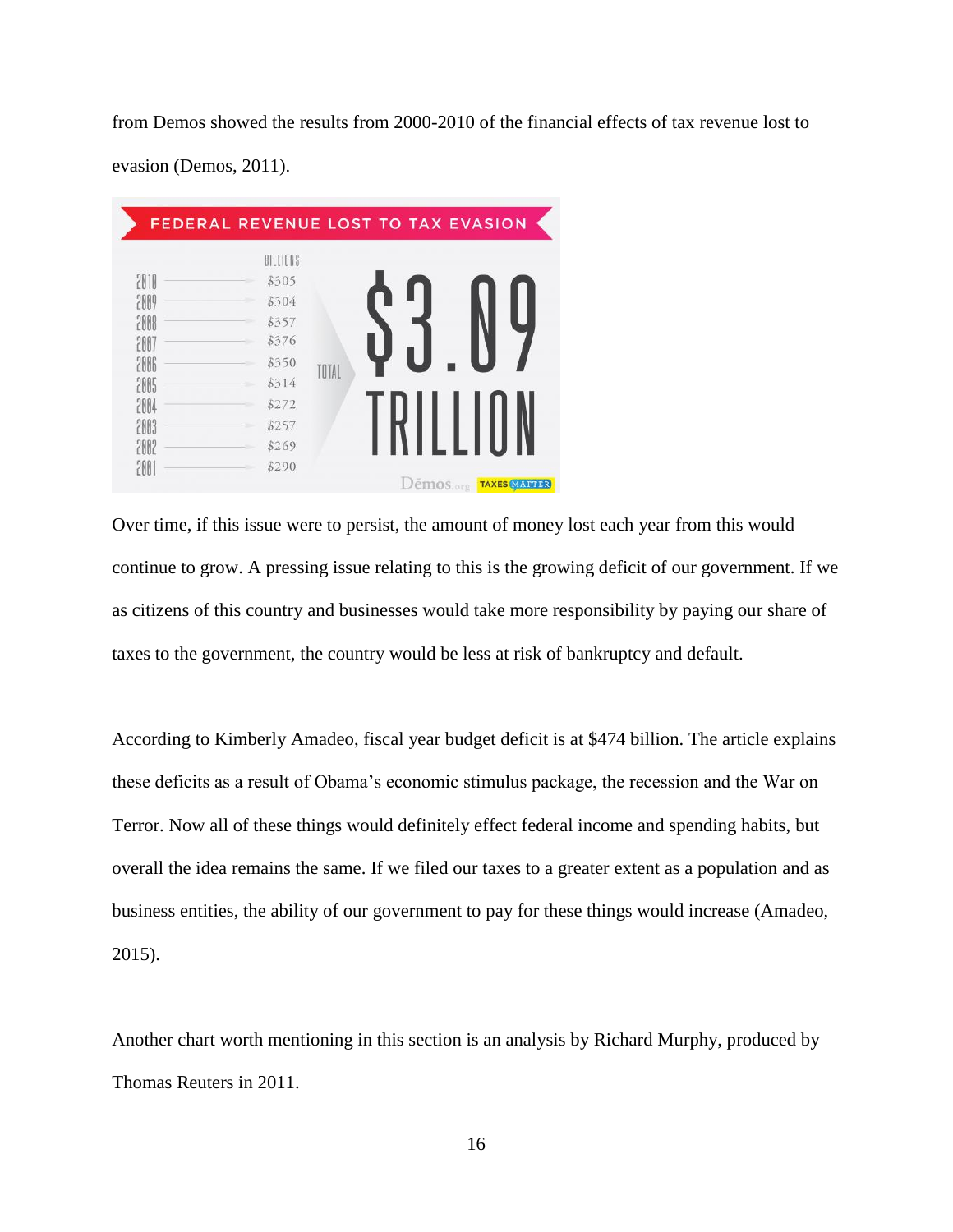

From this analysis, Murphy provides a monetary value of tax evasion according to the highest amounts of evasion present. The United States is at the top of the list of tax revenue lost. Although the percentage of GDP effect is only 8.9%, the billions of dollars lost due to evasion, \$337.3 in 2011, is staggering.

#### **Effects on the United States Economy**

The United States deficit is the main concern for economic effects. With a growing national debt, our ability as a nation to provide jobs, healthcare, international relations, and unemployment relief diminishes substantially. If the deficit continues to grow in this nature, our nation will be in serious trouble.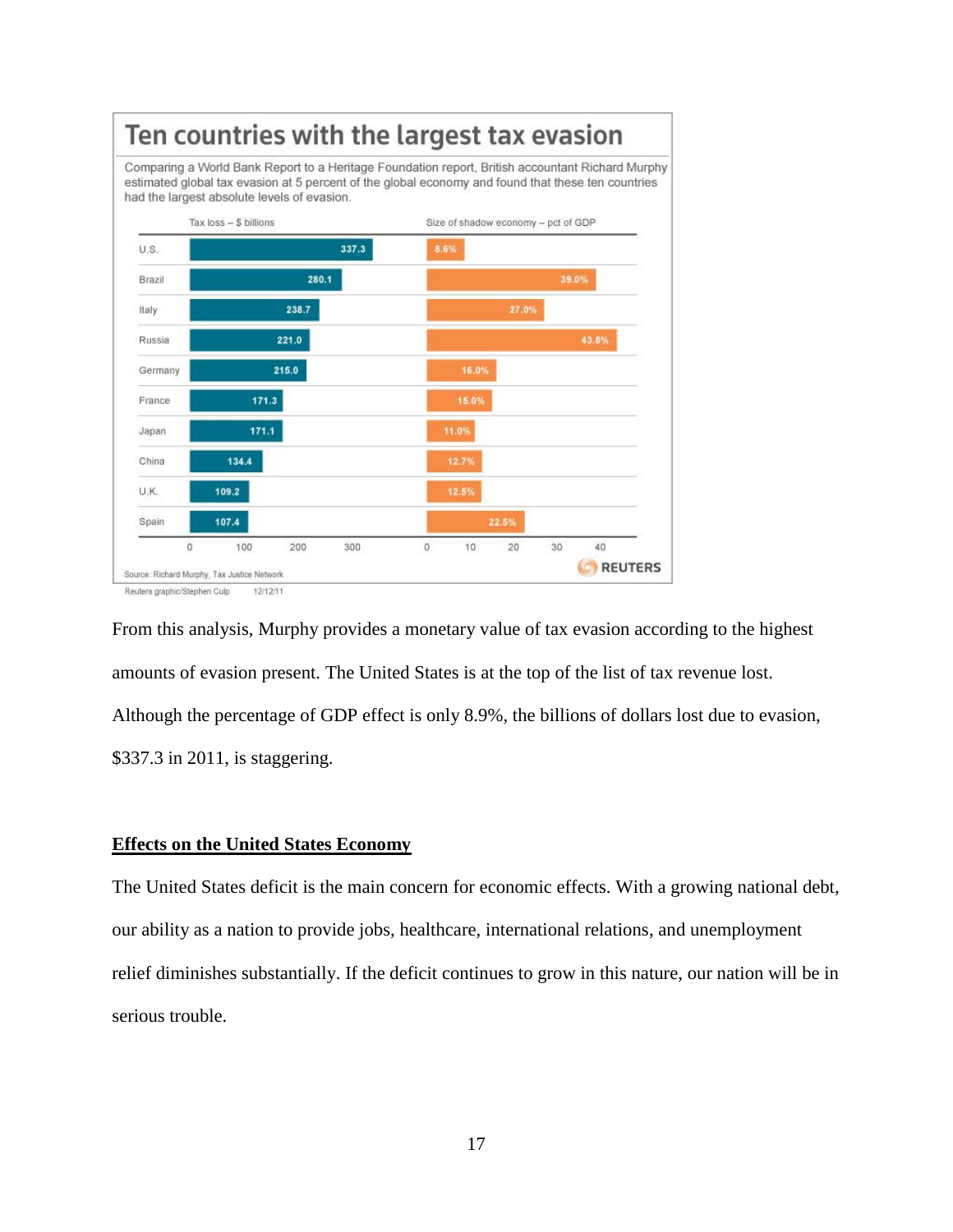The problem with discerning an economic effect and tax evasion is that it can only be speculative at this point. There are few studies relating to the subject and they are outdated. The issue can still logically point to a collapse of the national government by the widening tax gap (the amount of tax not collected each year due to either fraud or evasion), and further to the extent of a butterfly effect. If one nation were to collapse due to its inability to cover losses generated by lack of tax collected, other nations would lose opportunities to do business with that nation, thus causing those nations to lose revenue generated by tax collection.

In order to catch evaders in the act, the government must use resources. These resources could be used for other purposes such as school development and road maintenance. Gregory Hamel goes on to explain "an efficient capitalist economy relies on competition between businesses, but when one company is evading taxes and another is not, it creates an artificial advantage for the company evading taxes. This could lead to companies with less business practices outlasting those with more efficient practices, which would be detrimental to the economy." He also states that economically, taxes are inefficient. This is because of the idea that businesses are incapable to provide benefits for the public good and governments are necessary to step in and collect taxes to do this without bias (Hamel, 2015).

#### **What Can Be Done to Alleviate the Effects?**

There are a few options that can be done to decrease tax evasion's effects. These are creating new international policies with tax haven nations, increase the statute of limitations, increase penalties of evasion offenders and increase enforcement of collection.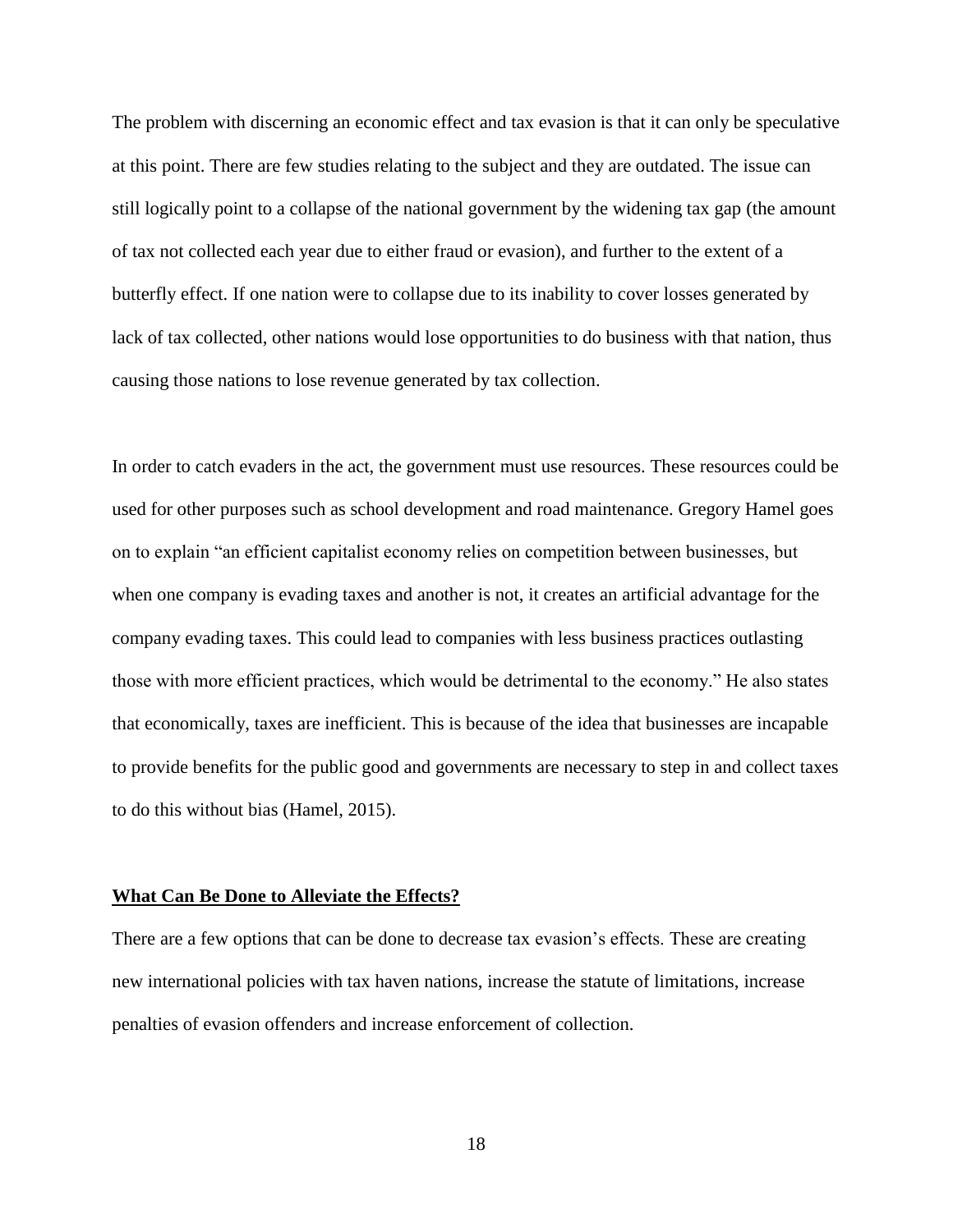Carolyn Najera provides an analysis of this specifically relating to Switzerland. With this country the United States could create a new code of ethics when doing business in Switzerland that holds US citizens responsible for all their income. This new agreement could be stretched to include all US business operations in tax havens. The problem with this is that these nations have differing opinions on tax evasion than that of the United States government, and any agreement established would remain unenforced (Najera, 2011).

Another possibility relates to the statute of limitations. The IRS is only allowed 3 years to prosecute evaders. If this was increased, offenders would be more likely to get caught. Some countries are not responsible for reporting any American investments, and the extra time to get these countries to cooperate with our investigations would help substantially. The problem with this could be an increase of spending by the government to pursue these criminals (Najera, 2011).

An increase of penalties would help to raise tax compliance overall. This related to the risk – reward concepts of evaders. Individuals and companies alike will be less likely to commit to tax evasion if the stakes of being caught were higher. Since most issues are related to international business activities, an increase of cases specific to foreign transactions would help diminish evasion effects. This ties into the enforcement of offenders as well. If the government were to increase enforcement efforts, the probability of detecting evaders would also increase. The problem again with this is a matter of government spending. The United States would have to increase costs of prosecuting tax offenders, and the benefits of prosecution may not exceed these costs (Najera , 2011).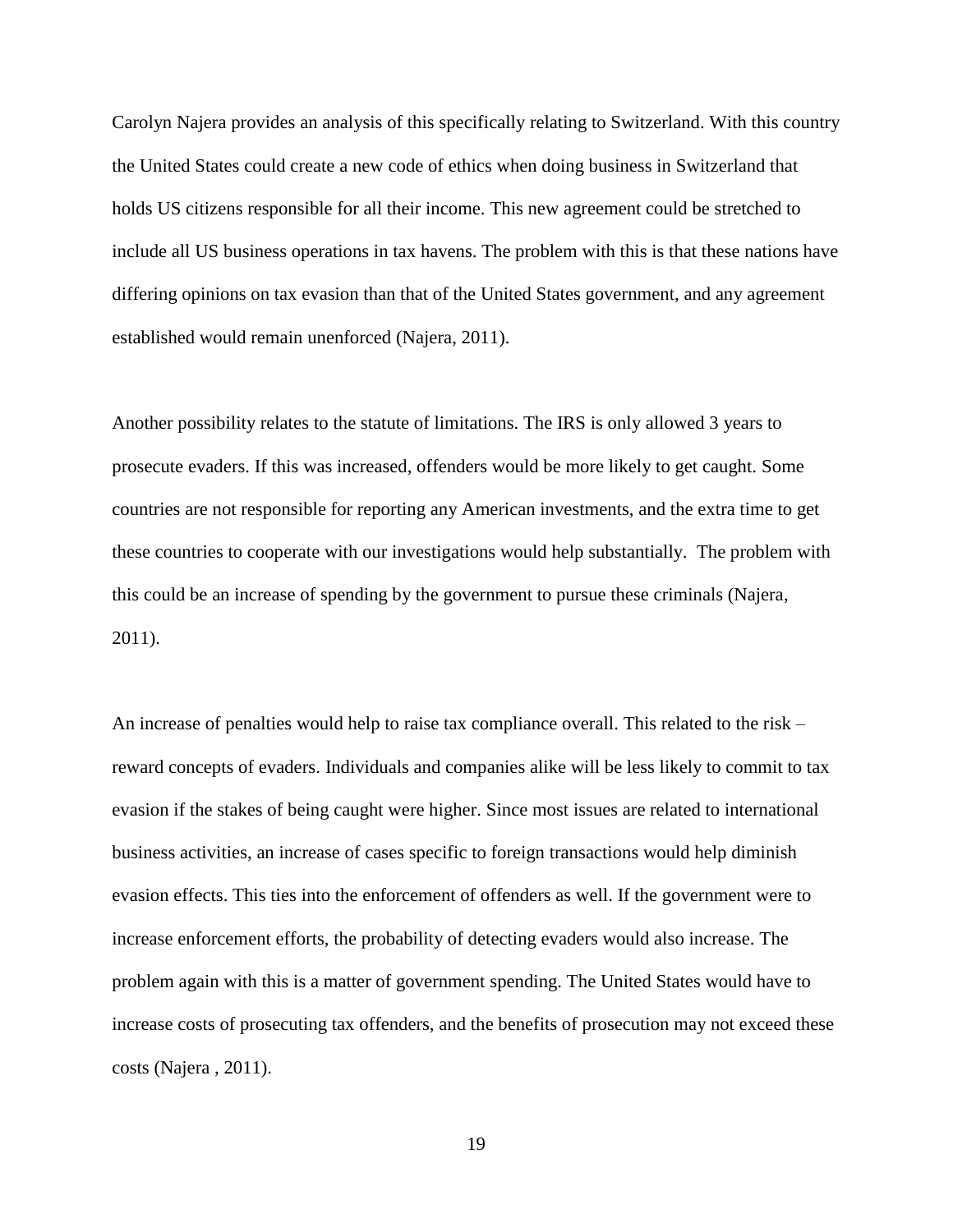#### **Conclusion**

The effects of tax evasion are evident every year, and the amount of federal revenue lost is substantial enough to raise concern of the public. If the government could improve its abilities to collect income taxes from businesses and individuals, we as a nation would be better off. Roads would be properly maintained, schools would be improved, healthcare could be offered nationwide, and we could afford to defend this country in times of war.

From my careful consideration of what the government can do, I would have to say prosecution efforts and enforcement may be the best way to alleviate damage done by tax evasion. Most of this work could be done by either creating new laws or editing current ones pertaining to evasion. If the laws concerning penalties of evasion were stricter and more severe, individuals and companies would be less likely to evade taxes overall.

As far as costs are concerned with increasing enforcement, these would be initial effects of eliminating tax evasion altogether. Over time these costs would decrease to a more reasonable amount as more and more evaders were caught and prosecuted. With more evaders showing up in the media, the idea of evasion would become a poor decision with a high likelihood of being caught. The risks would outweigh the benefits of an evader. Eventually the percentage of revenue collected would increase and the amount of enforcement would decrease because less resources would be needed to capture less evaders. Even with an increase of stricter foreign business policies would be appropriate to help discourage evasive behavior.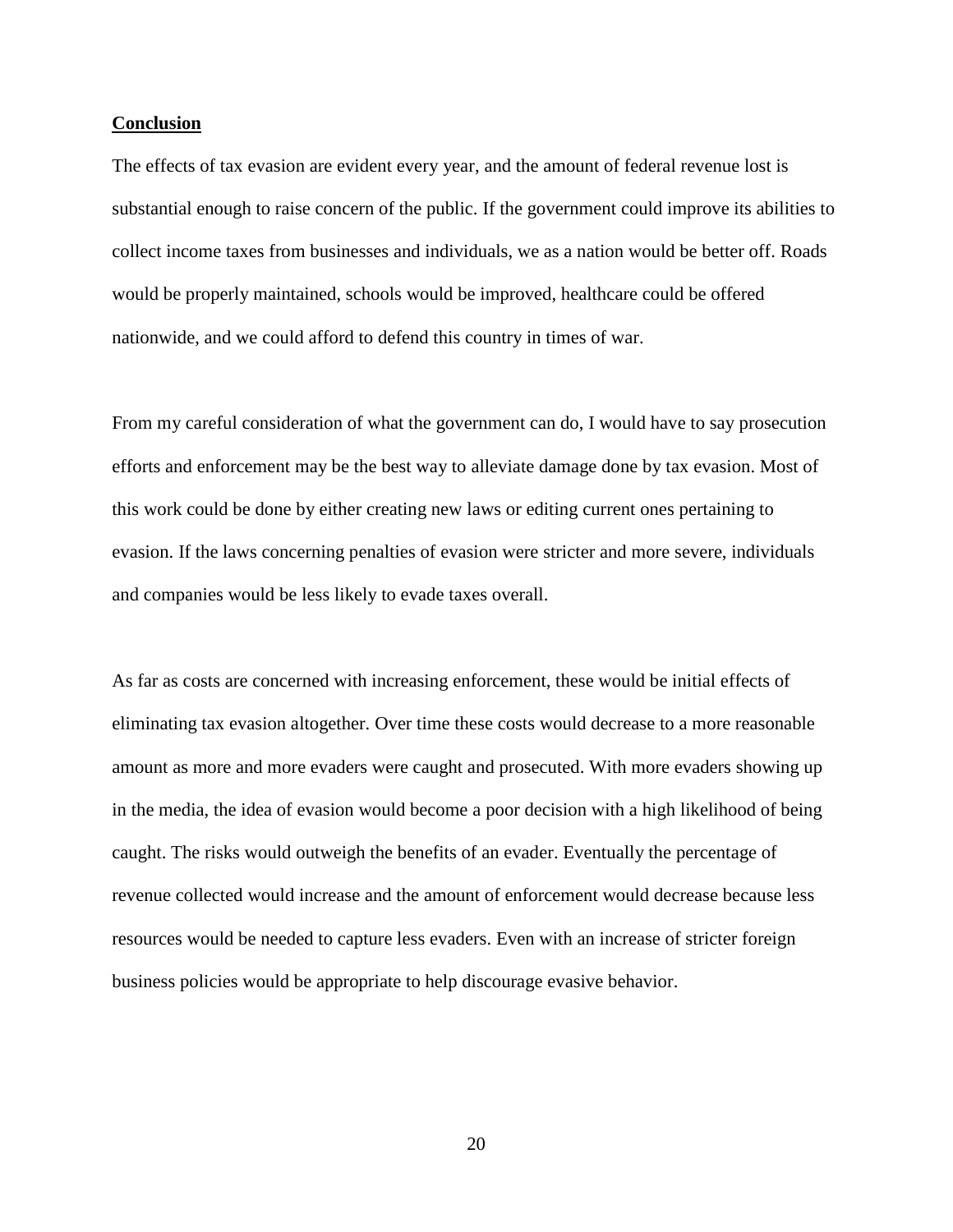#### **References**

- Amadeo, Kimberly. About News. (2015). *Current US Federal Budget Deficit.* Retrieved from http://useconomy.about.com: http://useconomy.about.com/od/fiscalpolicy/p/deficit.htm
- Bloomquist, Kim M. Internal Revenue Service. (2003). *Tax Evasion, Income Inequality and Opportunity Costs of Compliance.*
- BizFilings. (2015). *Tax Avoidance is Legal; Tax Evasion is Criminal.* Retrieved from www.bizfilings.com: http://www.bizfilings.com/toolkit/sbg/tax-info/fed-taxes/taxavoidance-and-tax-evasion.aspx
- Cebula, Richard and Feige, Edgar L. (2013). *Measuring the Size, Growth and Determinants of Income Tax Evasion in the U.S.*
- Cornell University Law School. (2015). *Tax Evasion: An Overview.* Retrieved from https://www.law.cornell.edu: https://www.law.cornell.edu/wex/tax\_evasion
- Demos. (2011). *Federal Revenue Lost to Tax Evasion.* Retrieved from http://www.demos.org: http://www.demos.org/data-byte/federal-revenue-lost-tax-evasion
- Hamel, Gregory. eHow. (2015). *How Does Tax Evasion Affect the Economy?* Retrieved from www.ehow.com: http://www.ehow.com/how-does\_4744227\_tax-evasion-affecteconomy.html
- Hill Dickinson. (2015). *Tax avoidance –v- tax evasion: Right –v- wrong?* Retrieved from www.hilldickinson.com: http://www.hilldickinson.com/publications/wealth\_management/2013/january/tax\_avoida nce\_-v-\_tax\_evasion.aspx
- Ferraro Law Firm, The. (2015). *What is the difference between Tax Fraud and Tax Evasion?* Retrieved from http://www.tax-whistleblower.com: http://www.tax-whistleblower.com/tax-fraud/
- Guttentag, Joseph and Avi-Yonah, Reuven. Economic Policy Institute (2005). *Bridging the Tax Gap: Addressing the Crisis in Federal Tax Administration*
- Gravelle, Jane G. Congressional Research Service. (2015). *Tax Havens: International Tax Avoidance and Evasion.*
- Internal Revenue Service. (2015). *Abusive Offshore Tax Avoidance Schemes- Talking Points.* Retrieved from www.irs.gov: http://www.irs.gov/Businesses/Small-Businesses-%26- Self-Employed/Abusive-Offshore-Tax-Avoidance-Schemes-Talking-Points
- Internal Revenue Service. (2015). *Criminal Investigation.* Retrieved from http://www.irs.gov: http://www.irs.gov/irm/part9/irm\_09-001-003.html